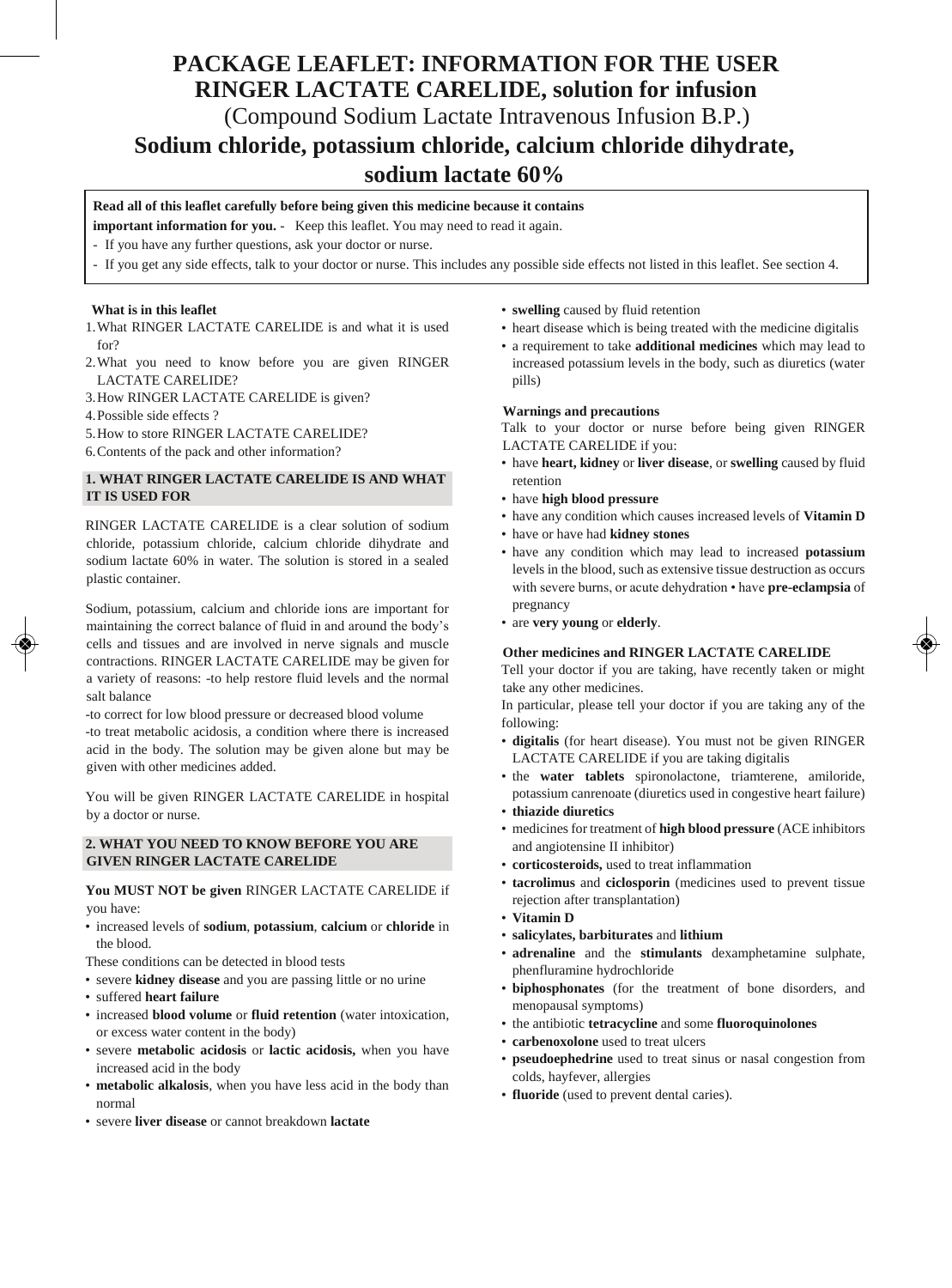### **Pregnancy, breast-feeding and fertility**

If you are pregnant or breast-feeding, think you may be pregnant or are planning to have a baby, ask your doctor for advice before being given this medicine.

The solution should be used with care during pregnancy and breastfeeding. Breastfeeding mothers should be aware that calcium will pass into breast-milk.

## **Driving and using machines**

The solution has no effect on your ability to drive or use machines.

# **3. HOW RINGER LACTATE IS GIVEN**

The solution will be given to you in hospital.

You will receive the solution by infusion into a vein, probably in your arm, administered by a doctor or nurse. The amount and rate at which the infusion is given depends on your requirements, such as your age, weight and clinical condition. Your doctor will decide on the correct volume for you to receive.

Your doctor will check your response to the treatment by the relief of your symptoms, and will probably take samples of blood and urine for laboratory testing.

If your levels of potassium could be raised, the level of this salt in your blood will be carefully checked.

Your doctor will monitor you carefully if you have heart or lung disease and you need to be given high volumes of the solution.

Levels of potassium in RINGER LACTATE CARELIDE are not high enough to treat severely low blood potassium.

If you are given solutions by infusion for a long period of time, your doctor will also provide you with suitable intravenous feeding.

#### **If you are given more solution than you should:**

It is unlikely you will be given too much solution as your doctor or nurse will be checking your response to the treatment. If too much solution is given or if it is infused too quickly, the levels of potassium, sodium, calcium and lactate in the body may become too high. If you are concerned about the volume of solution given, or are worried about any effects you notice, talk to your doctor or nurse.

If you have any further questions on the use of this medicine, ask your doctor or nurse.

# **4. POSSIBLE SIDE EFFECTS**

Like all medicines, this medicine can cause side effects, although not everybody gets them.

## **The infusion should be stopped immediately if you experience an adverse reaction.**

If you are given the solution for a long time, you may notice the following:

• irritation, swelling, redness and tenderness at the site of injection. Youmay get inflammation of the vein and blood clots in the vein.

**Very common** side effects are:

- symptoms of an allergic reaction such as urticaria (hives), skin redness,rash, itching, swelling of the face, lips, throat or tongue, respiratory symptoms such as nasal congestion, difficulty in breathing, wheezing, coughing, sneezing
- upset levels of electrolytes (salts) in your body giving symptoms such asmuscle weakness, swelling, prickling sensation in hands

and feet, low or high blood pressure, shortness of breath, confusion, nausea

• if you have heart disease or fluid accumulation in your lungs you mayexperience water intoxication, or excess water content in the body and heart failure

### **Common** side effects are:

- chest tightness
- chest pain with a decrease or increase in heart rate
- feelings of anxiety

## **Uncommon** side effects are:

• panic attacks and seizure, caused by increases of lactate levels in the blood.

#### **Reporting of side effects**

If you get any side effects, talk to your doctor or nurse. This includes any possible side effects not listed in this leaflet. You can also report side effects directly (see details below). By reporting side effects you can help provide more information on the safety of this medicine.

# **5. HOW TO STORE RINGER LACTATE CARELIDE**

Keep this medicine out of the sight and reach of children.

Do not store above 25°C. Store in the outer container, in order to protect from light.

Do not use this medicine after the expiry date which is stated on the label after EXP. The expiry date refers to the last day of that month.

The solution should only be used if it is clear and the container is not damaged. It should be used immediately on removal from the overwrap. Any unused solution in the bag must be discarded.

Do not throw away any medicines via wastewater or household waste. The doctor or nurse will dispose of this medicine. These measures will help to protect the environment.

# **6. CONTENTS OF THE PACK AND OTHER INFORMATION What RINGER LACTATE CARELIDE contains**

 The active substances are sodium chloride, potassium chloride, calcium chloride dihydrate and sodium lactate 60%. Each litre of solution contains 6 g sodium chloride, 0.4 g potassium chloride, 0.27 g calcium chloride dihydrate and 5.16 g sodium lactate 60%. The other ingredient is water for injections.

# **What RINGER LACTATE CARELIDE looks like and contents of the pack**

RINGER LACTATE CARELIDE is a clear, colourless solution. The solution is packaged in a plastic bag or flexible container with an integral infusion set for direct connection to a catheter. It is available in sizes of 250 ml, 500 ml and 1000 ml.

Not all pack sizes may be marketed.

#### **Marketing Authorisation Holder CARELIDE**

Rue Michel Raillard 59420 Mouvaux France

**Manufacturer CARELIDE** Rue Michel Raillard 59420 Mouvaux France